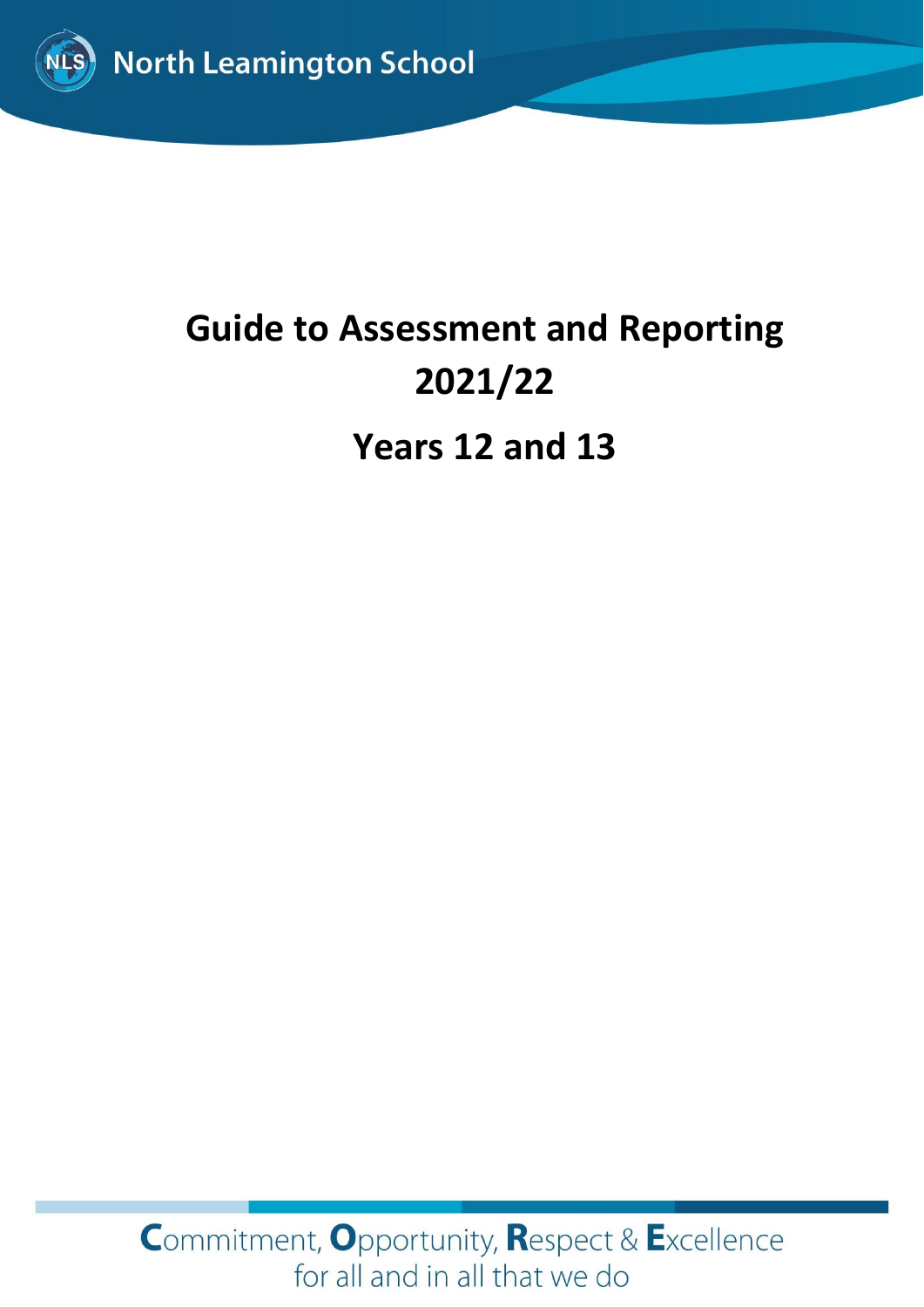### **Overview**

This year we have moved all of our information sharing to the Go4Schools Platform (G4S).

This allows parents/carers to have daily information on attendance, rewards and consequences issued, which will provide an ongoing holistic view of every student's experience at North Leamington School. We also encourage all staff and parents to utilise email and phone conversation as and when the need arises during the year. The names of each student's teachers are on their G4S timetable, and all email addresses are on the [Meet the Team](https://www.northleamington.co.uk/aboutus/meet-the-team) page of the school website.

Alongside this constant information, we also ask all subject staff to provide progress against target and attitude to learning updates 4 times a year (November, March, June and July) , which are shared with parents/carers and utilised in learning conversations with their tutors. School Leaders also analyse this data to monitor progress and form intervention groups.

#### **Target Grades and Attainment**

Our aim is to set aspirational targets for all students from the start of their journey with us, and so we use an external target setting company called ALPS who help us to ensure our targets challenge students to make progress in line with at least the top 25% of students nationally who have the same starting point. The starting points they utilise are KS4 examination results.

From Year 12 students are given a **Main target** for each A-Level or BTEC subject they are studying. This is an aspirational target for the end of the course, although can be increased if students exceed this, or the national progress picture changes.

**A-Level grades** are awarded on an A\*-E scale. **BTEC grades** are awarded on a scale of Distinction\*, Distinction, Merit, Pass

At each data cycle (November, March, June and July) each subject teacher will give a predicted grade for the end of the course based on the assumption that a student will continue to make the same level of progress throughout the course. It should take into account all relevant assessments to date and can fluctuate particularly in the early stages of the course as staff build a picture across all areas of the course.

A-Level grades will have a +/- attached to it to indicate the strength of that grade as below:

| $B+$ | A secure grade B, with further stretch and challenge and independent revision the                                                                                                                                                 |
|------|-----------------------------------------------------------------------------------------------------------------------------------------------------------------------------------------------------------------------------------|
|      | student has the potential to strive for the next grade.                                                                                                                                                                           |
| l B  | With the expected amount of consolidation and independent revision it is most likely                                                                                                                                              |
|      | the student will secure a grade B.                                                                                                                                                                                                |
| - B- | Insecure grade B, the student will need to ensure they take part in any intervention                                                                                                                                              |
|      | offered and complete independent revision to secure this grade                                                                                                                                                                    |
|      | $\mathcal{L}$ , and the set of the set of the set of the set of the set of the set of the set of the set of the set of the set of the set of the set of the set of the set of the set of the set of the set of the set of the set |

For ease of interpretation you will also see a descriptor which explains how this grade compares to the Main target. Further information on how you may support your child is available at the end of this document.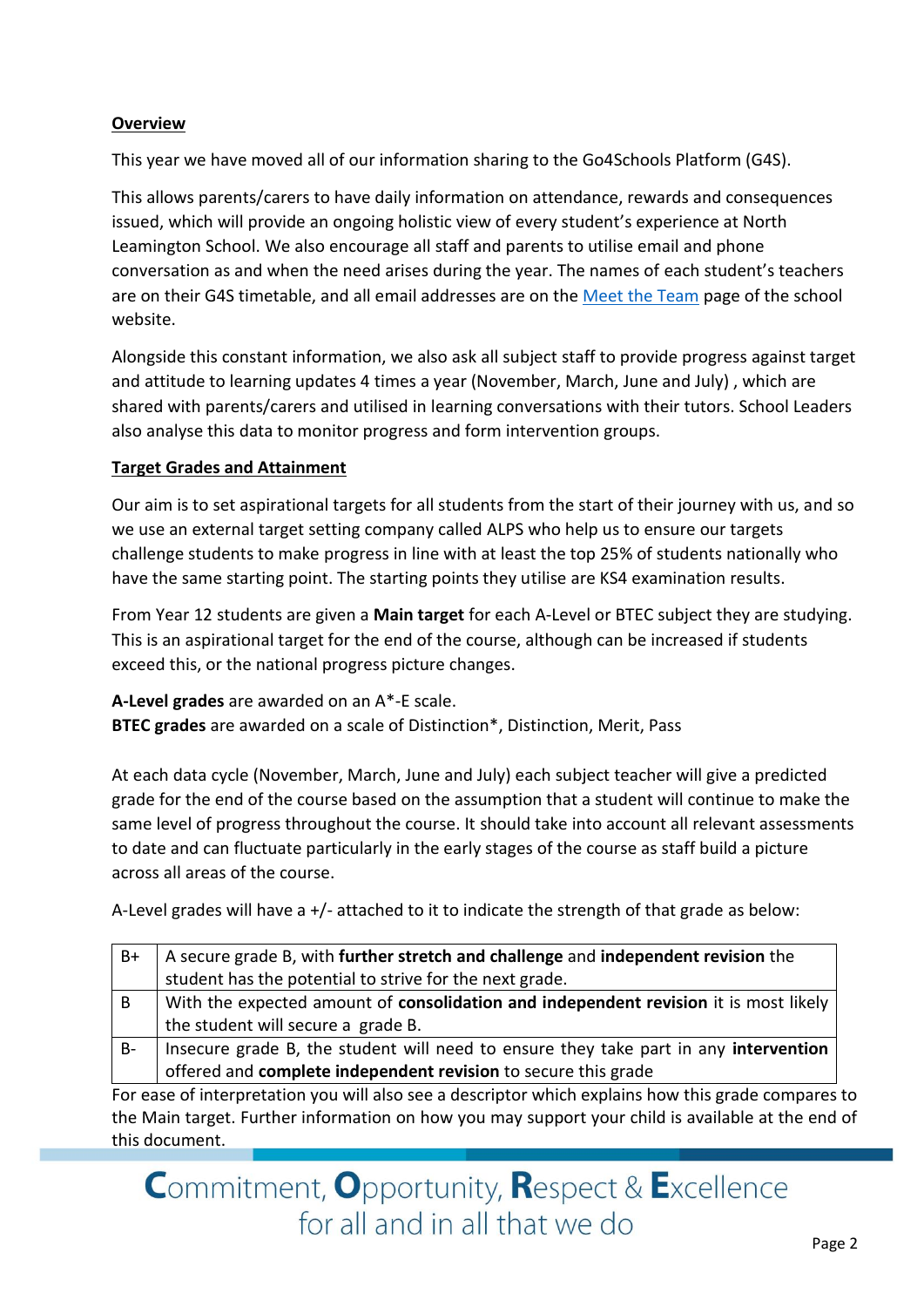### **Attitude to Learning (ATL) Grades**

ATL grades indicate the types of learning behaviours and attitudes a student demonstrates. At each data cycle each student will get an ATL grade for each subject, as well as one from their form tutor for their approach to tutor time.

| Grade                    | <b>Description</b>                                                             |
|--------------------------|--------------------------------------------------------------------------------|
| Outstanding              | The student has high motivation to learn, which is consistently demonstrated.  |
|                          | The student is a positive role model. Classwork and Home Learning is completed |
|                          | to a high standard.                                                            |
| Good                     | The student demonstrates consistent motivation to learn and regularly          |
|                          | demonstrates the school's values. Classwork and Home Learning is completed to  |
|                          | the required standard.                                                         |
| Improvement              | The student's motivation to learn and engagement with the school's values      |
| required                 | requires improvement.                                                          |
| <b>Cause for concern</b> | The student does not always demonstrate motivation to learn, and often has a   |
|                          | negative impact on themselves or others' learning. Consequences are frequently |
|                          | allocated as a result of concerns.                                             |
| U                        | This grade will not be utilised.                                               |

The regular behaviour and rewards alerts should help to add further context to the ATL grade a student has been given. However, if you have any further questions, please contact the relevant teacher directly.

### **Mock Exam Grades**

Mock exams usually take place in February for Year 12 and 13 and July for Year 12. These grades are communicated in the next data report cycle. These grades will not have the +/- attached for Alevel, but will be a single grade. Each mock exam will look at a sub-section of the course, and will be a factor in deciding the data prediction at each cycle. It is not always the case that students do better overall than each mock exam grade, as the difficulty of each sub-section of the course can vary, so teachers take a holistic view of all work. All mock exams are followed by time for students to go through papers and to understand their next steps.

#### **How do I see my child's data at each cycle?**

An alert will be sent out via Go4Schools when data is released. Data information will be in the form of a downloadable PDF report. If you login to Go4schools (reminder on how to login can be found on the [G4S page](https://www.northleamington.co.uk/learn/go-4-schools-g4s) of our website), and go to the Reports tab then once it is released you will receive an alert and will be able to see the latest reporting information.